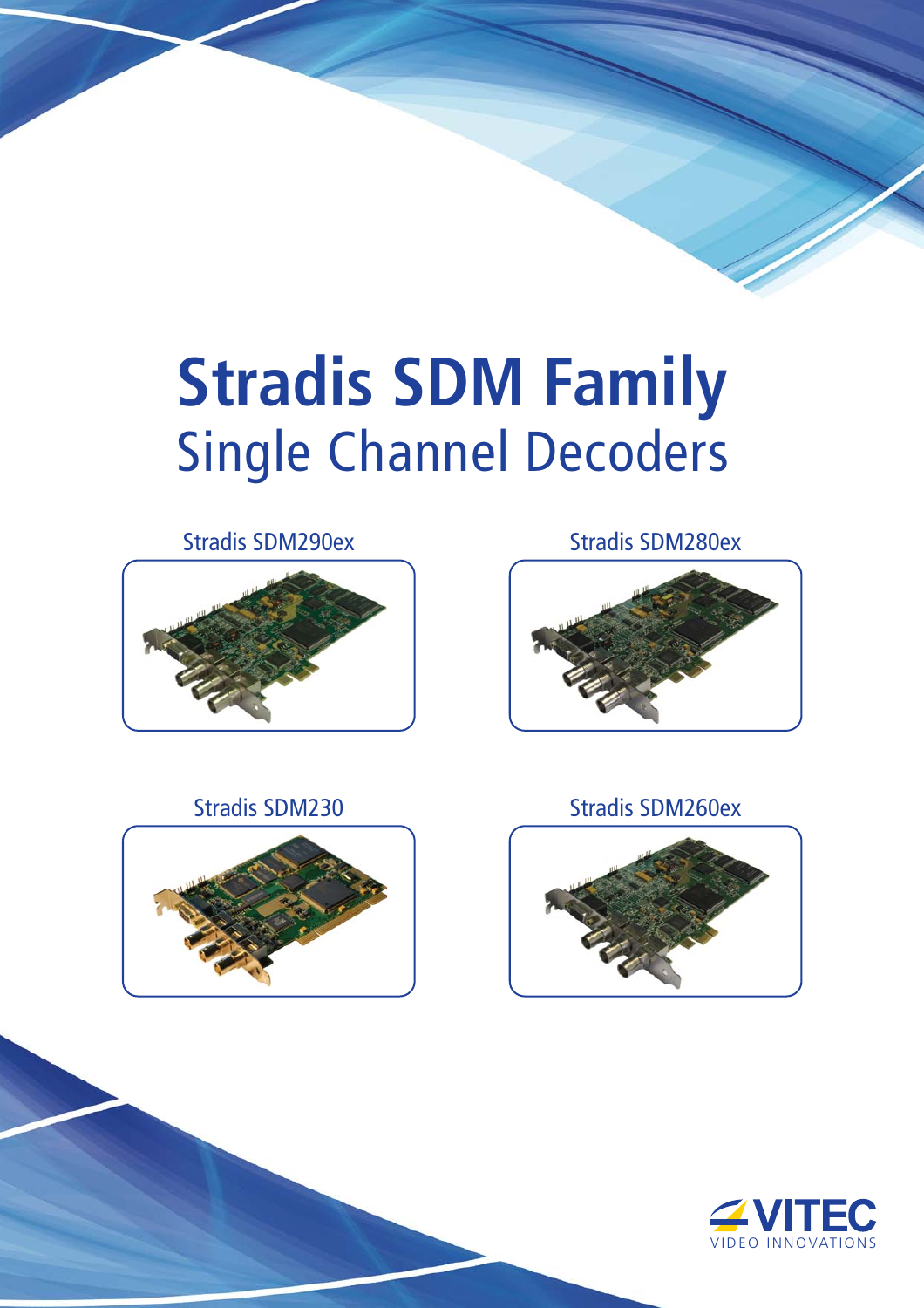## **Stradis SDM Family** Single Channel Decoders

| <b>5 Boards</b>              | <b>SDM230</b>                     | SDM260ex (PCIe)                   | SDM280ex (PCIe)                   | SDM290e (PCI)<br>SDM290ex (PCIe)  |
|------------------------------|-----------------------------------|-----------------------------------|-----------------------------------|-----------------------------------|
| <b>VIDEO OUTPUTS</b>         |                                   |                                   |                                   | SDI                               |
| Digital                      | $\overline{\phantom{a}}$          | $\overline{\phantom{a}}$          |                                   |                                   |
| Analog                       | Composite, RGB,<br>YPbPr, S-video | Composite, RGB,<br>YPbPr, S-video | Composite, RGB,<br>YPbPr, S-video | Composite, RGB,<br>YPbPr, S-video |
| <b>SUPPORTED FORMATS</b>     |                                   |                                   |                                   |                                   |
| Picture size                 | SD                                | <b>SD</b>                         | <b>SD</b>                         | <b>SD</b>                         |
| <b>AUDIO OUTPUTS</b>         |                                   |                                   |                                   |                                   |
| Digital                      | S/PDIF                            | $\overline{\phantom{a}}$          | AES3 (1)                          | AES3 (2)                          |
| Analog                       | Unbalanced (2)                    | Balanced / Unbalanced             | Balanced / Unbalanced             | Balanced / Unbalanced             |
| <b>DEVELOPERS RESSOURCES</b> |                                   |                                   |                                   |                                   |
| <b>Operating Systems</b>     | Windows                           | <b>Windows</b>                    | Windows                           | Windows                           |
| Development Kits             | Yes                               | Yes                               | Yes                               | Yes                               |
| <b>SYSTEM CONFIGURATION</b>  |                                   |                                   |                                   |                                   |
| <b>PCI Compliance</b>        | PCI                               | PCIe (1 lane)                     | PCIe (1 lane)                     | PCI or PCIe (1 lane)              |
|                              |                                   |                                   |                                   |                                   |

### **TECHNICAL SPECIFICATIONS**

| <b>SDM230</b>                   |                                          |                              |                                                                |
|---------------------------------|------------------------------------------|------------------------------|----------------------------------------------------------------|
| <b>VIDEO OUTPUTS</b>            |                                          | <b>ADVANCED FEATURES</b>     |                                                                |
| Analog                          | Composite, RGB, YPbPr, S-video           | Vertical Interval Time Code  | Yes                                                            |
| <b>SUPPORTED FORMATS</b>        |                                          | Video adjustments            | Yes                                                            |
| Video Formats                   | NTSC / PAL                               | Multiboarding                | Yes                                                            |
| Picture size                    | <b>SD</b>                                | <b>DEVELOPERS RESSOURCES</b> |                                                                |
| Chroma Sampling Format          | $4:2:2 \& 4:2:0$                         | <b>Operating Systems</b>     | Windows 7 / Vista / XP / 2000                                  |
| Profile (MPEG-2)                | 422P@ML / MP@ML                          | Development Kits             | SDK / API                                                      |
| <b>Color Standards</b>          | NTSC / PAL                               | <b>SYSTEM CONFIGURATION</b>  |                                                                |
| Maximum Video Bit Rate (MPEG-2) | 50 Mbps                                  | <b>Minimum Configuration</b> | P3 - 800 MHz, 512 MB RAM                                       |
| <b>AUDIO OUTPUTS</b>            |                                          | <b>PCI Compliance</b>        | PCI rev2.1 (32 bits 33 MHz) (Automatic detection: 5V and 3.3V) |
| Digital                         | S/PDIF                                   | Dimensions of the board      | $127 \times 106.68$ mm $(5" \times 4.2")$                      |
| Analog                          | Balanced (2), Unbalanced CDROM Style (2) | Power consumption            | 12.3 W                                                         |



S/PDIF Out Unbalanced Analog Audio Out

RGB, YPbPr, S-video & Composite BNC connector Out